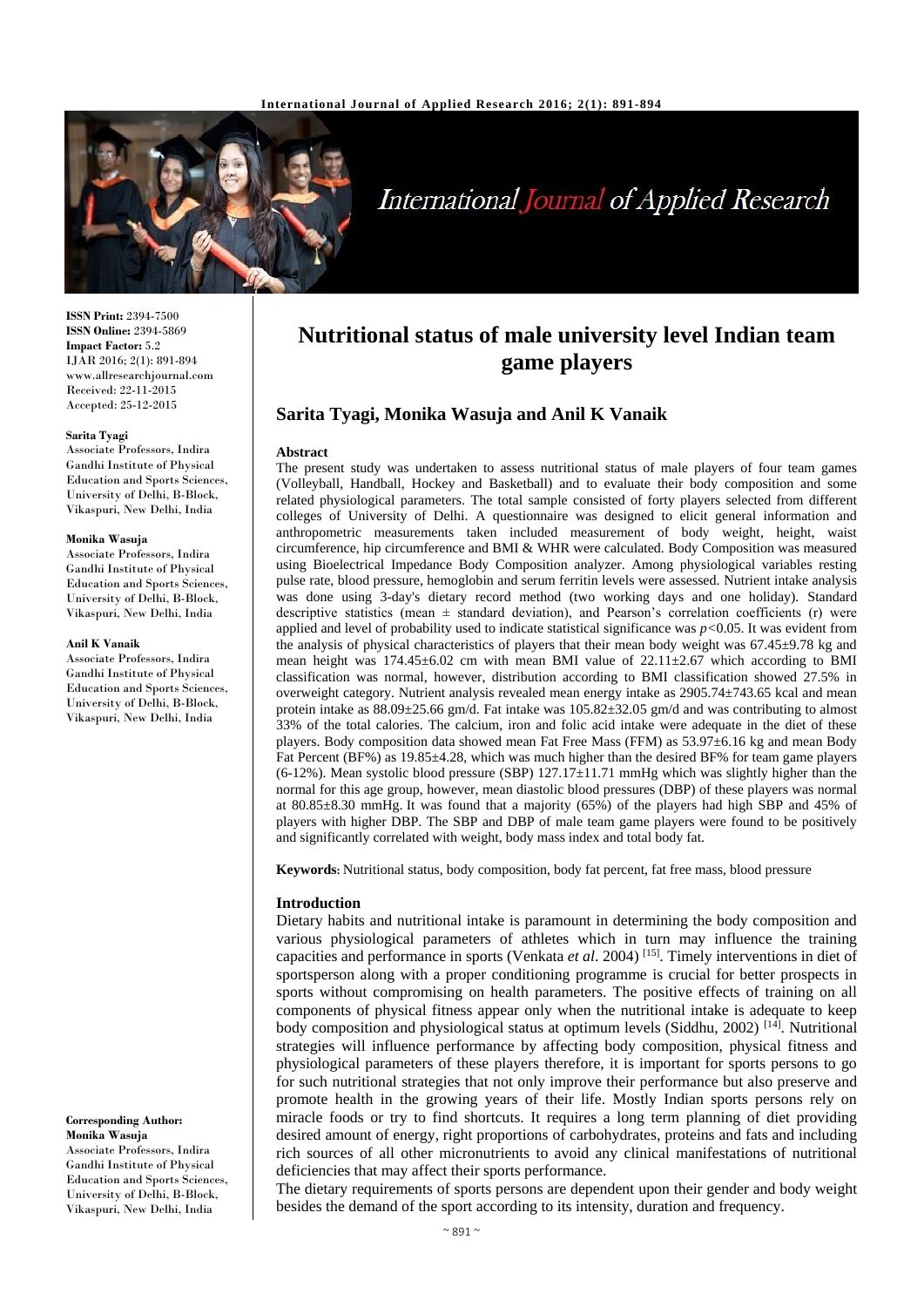During training period, the requirements for energy and macronutrients increase and must be met regularly in order to maintain optimum body composition, consistent supply of fuel for the game, recovery of muscle glycogen stores, and repair of wear and tear of muscle tissues. In athletes when intake of vitamins and minerals is lower than recommended, functional impairments may occur.

Thus, nutritional status is a critical determinant of athletic performance. Nogueira and Costa (2004)<sup>[9]</sup> in their study on Brazilian triathletes revealed that the number of meals and intake of some food groups were insufficient during training, resulting in inadequate intake of carbohydrate and some micronutrients and concluded that athletes need help to achieve their sports-related nutrition goals, especially during intense training. Team games like handball, volleyball, basketball and hockey have specific physical demands. The basic pre-requisites of these players are to maximize speed, agility and power, and from nutritional stand point, have higher energy demands (60-70 kcal/kg body weight; Satyanarayan, 1991)  $[13]$ . It is imperative for a player to match his calorie intake with the energy expenditure during the pre-season, during the season and off season otherwise, it has effects on altering their body composition levels (ILSI-India, NIN, SAI, 2007) [4] . Carbohydrate, specifically muscle glycogen, is the preferred fuel for high power outputs and glycogen store depletion in hard exercise causes early fatigue (Wolinsky, 1998) [17] . Salt, potassium, and magnesium are lost in high amounts in the sweat. Iron loss in sweat may contribute to the iron deficiency. Protein is catabolized and amino acids are oxidized during physical exercise (ILSI-India, NIN, SAI, 2007)<sup>[4]</sup>. Not eating enough while actively participating in sports can cause adverse effects like breakdown of muscles, fatigue and suboptimal performance. Extreme calorie restriction can cause serious problems like fractures and injuries while playing.

In Indian sports persons studies have indicated lower than recommended nutritional intakes not only in female players but also in male sports persons (Bains and Mann 2000; Salarkia *et al*. 2004: Koley and Sharma 2013; Sangeetha and Ramaswamy (2014) carried out a study on one hundred college level sports persons (20-35 yrs; 88 male and 12 females) in Coimbatore and showed that majority (55 percent) of the selected sportspersons were underweight, about 60% of them were anemic and there existed inadequacy in dietary intake of important nutrients. Nande *et al*. (2009) [8] conducted a study on male and female state level players of different sports disciplines and found that irrespective of gender and sports, mean intakes of thiamine, riboflavin, folic acid, calcium and phosphorus were less than their respective recommended dietary allowances (RDAs).

The relative contribution of the macronutrients to the energy consumption should make up 55 to 70% carbohydrates, 10 to 15% protein, and 25 to 30% fat (ICMR, 1985; Wolinsky, 1998; Colombani and Mannhart, 2000)<sup>[17]</sup>. However, studies consistently report higher contribution of energy from fat in the diets of athletes particularly in power sports like wrestling, boxing, weight lifting etc (Priti and Siddhu 1998, There is no doubt that fat provides essential elements for the cell membranes and is essential for the absorption of fatsoluble vitamins but fat should account for 25-30% of total energy intake. Higher than recommended fat intake especially higher intake of saturated fats may have deleterious effects on health.

### **Objectives of the study**

The purpose of this study was to evaluate the nutritional profile of male inter college level team game players and to assess any relationships in nutritional status with body composition and some physiological parameters.

#### **Methods and materials Sample Selection**

The total sample comprised of purposively selected 40 male team game players of Delhi University colleges in the age range of 18 to 22 years from team games viz. Basketball, Volleyball, Handball and Hockey and those players were taken for the study who had played their respective game for at least three consecutive years.

# **Data Collection**

General information was elicited using a questionnaire, anthropometric profile was assessed by taking body weight using electronic weighing scale; Height using anthropometric rod and computing Body Mass Index (BMI). Body Composition components were measured using bioelectrical impedance based body composition analyzer (Bodystat). Resting Pulse rate was measured on radial artery for one minute and blood pressure was taken using sphygmomanometer and stethoscope. Hemoglobin and Serum Ferritin levels were assessed in a Pathological laboratory. For the purpose of nutrient intake analysis 3- Day's recording of diet (two working days and one holiday) was done and nutrient analysis computer software (DIETCAL) was used to arrive at total day's nutrient intake.

### **Statistical Analysis**

Statistical analysis was done using SPSS (Statistical Package for Social Science) version 22.0. Standard descriptive statistics (mean  $\pm$  standard deviation) for the variables studied were calculated, percentages were computed and correlations were evaluated using Pearson's correlation coefficient (r). The level of probability used to indicate statistical significance taken at *p<*0.05.

#### **Results**

The anthropometric and body composition profile of subjects is presented in table 1 and it shows mean body weight of team game male players as 67.45±9.8 kg, mean height as 174.5 $\pm$ 6.0 cm, computed BMI as 22.1 $\pm$ 2.7 and mean Waist to hip ratio (WHR) value as  $0.88\pm0.1$ . Table 1 also depicts mean Fat Free Mass (FFM) as 53.97±6.2 kg and mean Body Fat Percent (BF%) as  $19.85 \pm 4.3$  of the subjects.

**Table 1:** Anthropometric and body composition Profile of Subjects  $(n=40)$ 

| Anthropometric and body composition variables | Mean $\pm$ S.D<br>(Range)          |
|-----------------------------------------------|------------------------------------|
| Weight (kg)                                   | $67.5 \pm 9.8$<br>$(48.1 - 86.9)$  |
| Height(cm)                                    | $174.5 \pm 6.0$<br>$(159-189.5)$   |
| Body mass index $(kg/m2)$                     | $22.1 + 2.7$<br>$(16.80-29.0)$     |
| Waist-hip ratio                               | $0.88 + 0.1$<br>$(0.79 - 0.99)$    |
| Fat free mass (kg)                            | $53.97 + 6.2$<br>$(40.4 - 66.5)$   |
| Body fat $(\%)$                               | $19.85 \pm 4.3$<br>$(10.7 - 27.8)$ |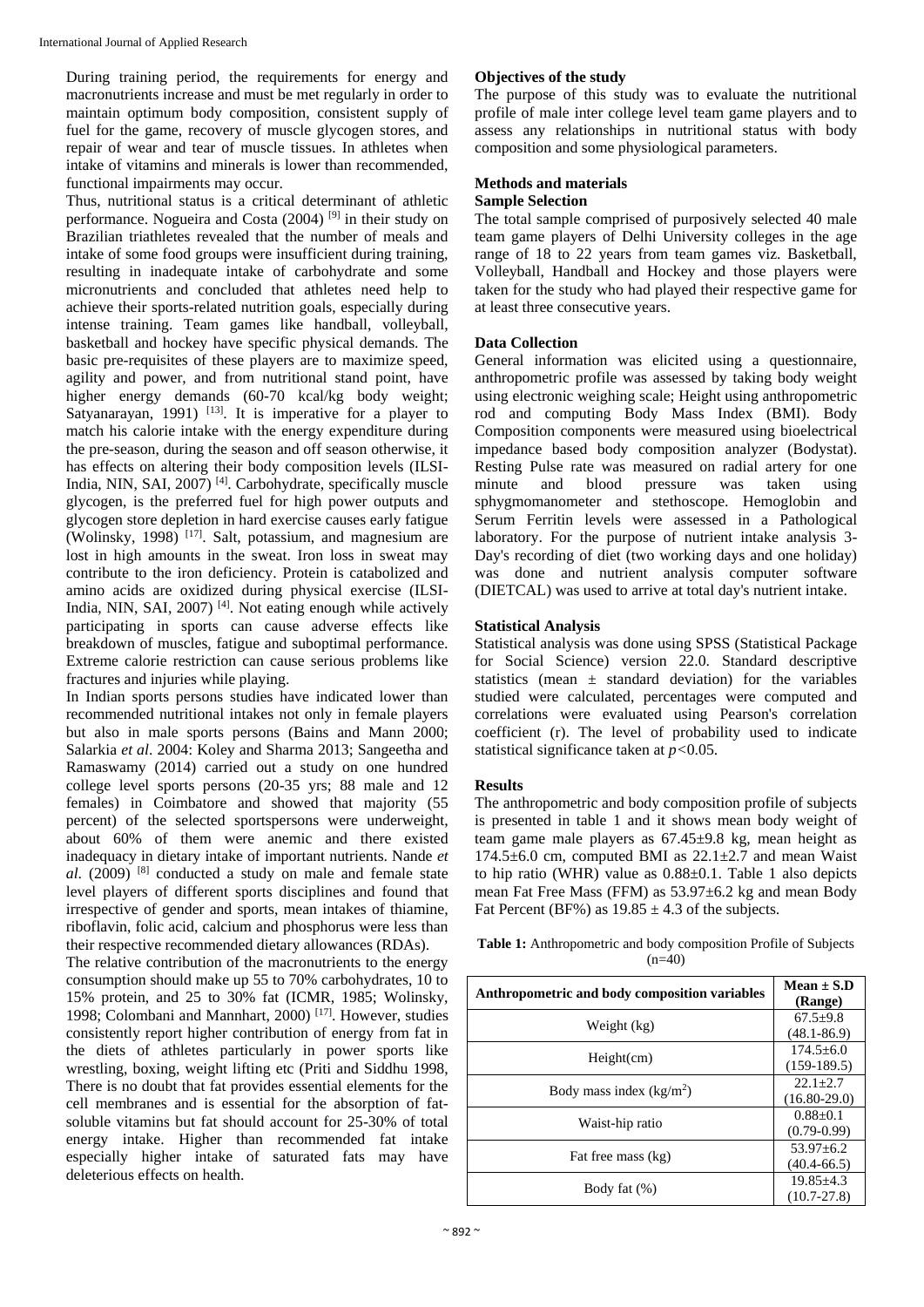Table 2 shows that mean systolic blood pressure (SBP) was 127.17±11.7 mmHg which was slightly higher than the normal for this age group and mean diastolic blood pressures (DBP) of these players was normal at 80.85±8.30 mmHg. Mean Resting pulse rate was 70.20±7.4 b/min which was normal. Mean haemoglobin and mean serum ferritin levels were also normal at 14.84±0.88 gm/dl and 59.16±39.67 ng/dl respectively**.**

| <b>Physiological Variables</b> | $Mean \pm S.D$ (Range)          |
|--------------------------------|---------------------------------|
| Systolic blood pressure(mmHg)  | $127.17 \pm 11.7$ (110-164)     |
| Diastolic blood pressure(mmHg) | $80.85 \pm 8.30(62 - 110)$      |
| Resting pulse rate (b/min)     | $70.20 \pm 7.49$ (56-85)        |
| Haemoglobin (gm/dl)            | $14.84 \pm 0.88$ (12.6-17)      |
| Serum ferritin (ng/ml)         | $59.16 \pm 39.67$ (12.0-216.10) |

**Table 2:** Physiological Profile of Subjects (n=40)

The distribution of subjects according to normal values for systolic and diastolic blood pressures (table 3) showed a majority (65%) of the players with high systolic blood

pressure and 45% of players with higher diastolic blood pressure.





Fig 1: Type of diet consumed by male team game players

In the present study, Only 5 (13%) players were vegetarians and rest of the players were non-vegetarian or ovavegetarians (Fig 1). Table 4 shows the nutrient intake data of male team game players.

| <b>Nutrients</b>     | $Mean \pm S.D$ (Range)              |
|----------------------|-------------------------------------|
| Energy(Kcal)         | 2905.74±743.65 (1471-5269.90)       |
| Carbohydrate (gm)    | 374.86±98.29 (191.02-617.74)        |
| Protein(gm)          | $88.09 \pm 25.66$ (40-161.62)       |
| Fat(gm)              | $105.82 \pm 32.05$ (54.62-206.64)   |
| Fibre(gm)            | $9.59 \pm 2.85$ (2.14-18.37)        |
| Calcium (gm)         | 1408.10±937.5 (448.42-4617.22)      |
| Iron(mg)             | $23.09 \pm 6.14$ (7.15-33.89)       |
| Vitamin $C(mg)$      | $67.65 \pm 54.07 (8.70 - 316.35)$   |
| Folic Acid $(\mu g)$ | $266.75 \pm 108.85$ (101.16-551.23) |

**Table 4:** Nutrient Profile of the Subjects (n=40)

Mean energy intake of players was 2905.74±743.65 kcal, mean protein intake was 88.09±25.66 gm/d and fat intake in male athletes was 105.82±32.05 gm/d. The calcium intake 1408.10±937.52 mg/d, mean iron intake 23.09±6.14 mg, mean Vitamin C intake was 67.65±54.07 mg/d and folic acid intake was 266.75±108.85 µg.

#### **Discussion**

In the present study, mean body weight of team game male players was 67.5±9.8 kg and mean height was 174.5±6.0 cm. Ghobadi *et al*. (2013) [2] have reported Asian Handball players having mean height of 185.30±5.62, mean weight 87.70±9.47 and mean BMI of 25.52±2.34 which are higher than the weight and height indices of present study players.

Mean BMI value of present study players was  $22.11 \pm 2.67$ which according to BMI classification was normal (WHO, 2000). BMI classification placed around half (52.5%) of these players in the normal category and 27.5% in overweight category. Underweight and obese category also had 10% of total players respectively. Mean Waist to hip ratio (WHR) value for all groups was 0.88±0.06 which was normal as cut-offs suggest WHR above 0.90 in males pose high health risks (WHO 2011)  $[16]$ .

Body composition monitoring can serve as an important tool in athletes as it could be modified by diet and training thus, can help in planning nutritional strategies and training load (Ramos-Campo et al. 2014)<sup>[10]</sup>. According to Jeukendrup and Gleeson  $(2010)$ <sup>[5]</sup> the optimum BF% for male team